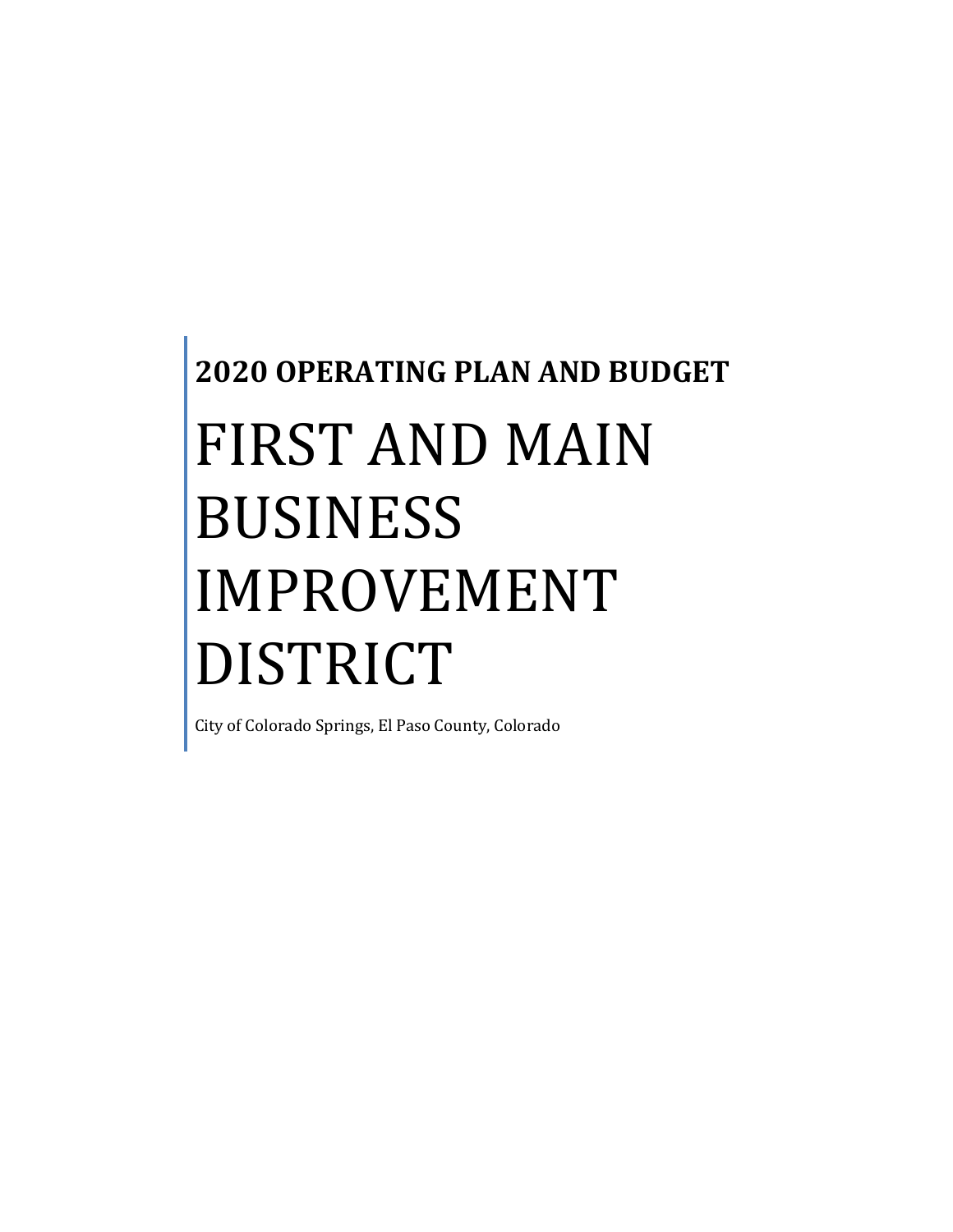# **TABLE OF CONTENTS**

|     | A.              |                                                          |  |
|-----|-----------------|----------------------------------------------------------|--|
|     | B.              |                                                          |  |
|     | $\mathbf{C}$ .  |                                                          |  |
|     | D.              |                                                          |  |
|     | Е.              |                                                          |  |
| 2.  |                 | ORGANIZATION AND COMPOSITION OF THE BOARD OF DIRECTORS 2 |  |
| 3.  |                 |                                                          |  |
|     |                 |                                                          |  |
| 5.  |                 |                                                          |  |
| 6.  |                 |                                                          |  |
|     |                 |                                                          |  |
| 8.  |                 |                                                          |  |
|     | A.              |                                                          |  |
|     | B.              |                                                          |  |
|     | $\mathcal{C}$ . |                                                          |  |
| 9.  |                 |                                                          |  |
| 10. |                 | <b>CONCLUSION</b>                                        |  |

EXHIBIT A – Director and Other Contact Information

EXHIBIT B – BID Budget 2020

General Fund

Debt Service Fund

EXHIBIT C - District Boundary Map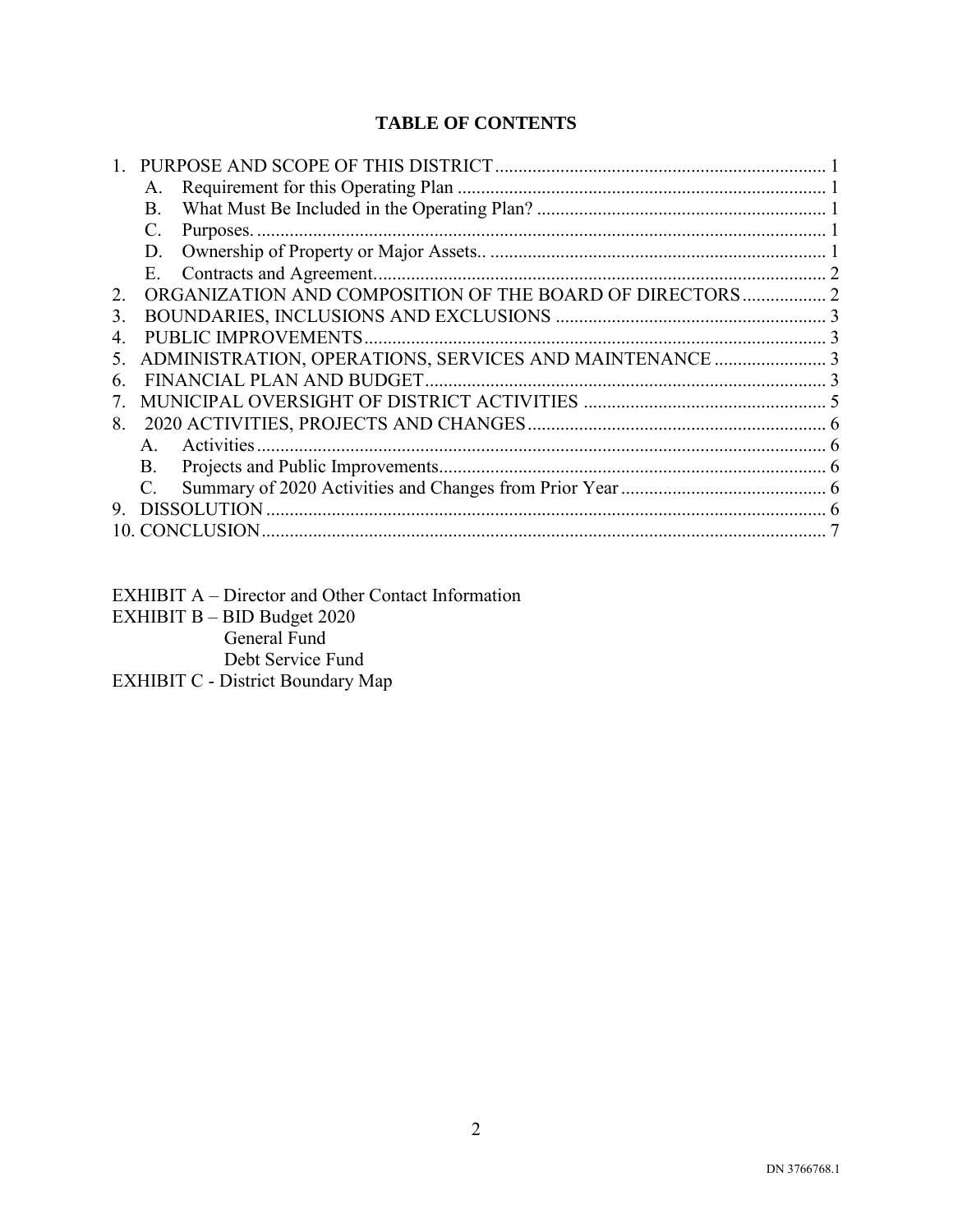#### **2020 OPERATING PLAN FOR THE FIRST AND MAIN BUSINESS IMPROVEMENT DISTRICT**

#### <span id="page-2-1"></span><span id="page-2-0"></span>**1. PURPOSE AND SCOPE OF THIS DISTRICT**

#### *A. Requirement for this Operating Plan.*

The Business Improvement District Act, specifically Section 31-25-1211, C.R.S., requires that the First and Main Business Improvement District (the "District") file an operating plan and budget with the City Clerk no later than September 30 of each year.

Under the statute, the City is to approve the operating plan and budget within 30 days of the submittal of all required information.

The District operates under the authorities and powers allowed under the Business Improvement District Act, Section 31-25-1201, et seq., Colorado Revised Statutes, as amended, as further described and limited by this Operating Plan.

#### <span id="page-2-2"></span>*B. What Must Be Included in the Operating Plan?*

Pursuant to the provisions of the Business Improvement District Act, Section 31- 25-1201, et seq., Colorado Revised Statutes, as amended, this Operating Plan specifically identifies (1) the composition of the Board of Directors; (2) the services and improvements to be provided by the District; (3) the taxes, fees, and assessments to be imposed by the District; (4) the estimated principal amount of the bonds to be issued by the District; and (5) such other information as the City may require.

The District's original 2004 and subsequent Operating Plans, previously approved by the City, are incorporated herein by reference, and shall remain in full force and effect except as specifically or necessarily modified hereby.

## <span id="page-2-3"></span>*C. Purposes.*

As may be further articulated in prior years' Operating Plans, the ongoing and/or contemplated purposes of this District for 2020 include financing, acquisition, construction, completion, installation, replacement and/or operation and maintenance of all of the services and public improvements allowed under Colorado law for business improvement Districts. Specific improvements and services provided by the District include parking facilities, roadways, lighting, driveways, public utilities and landscaping consistent with prior years' activities.

#### <span id="page-2-4"></span>*D. Ownership of Property or Major Assets.*

The District owns certain street improvements.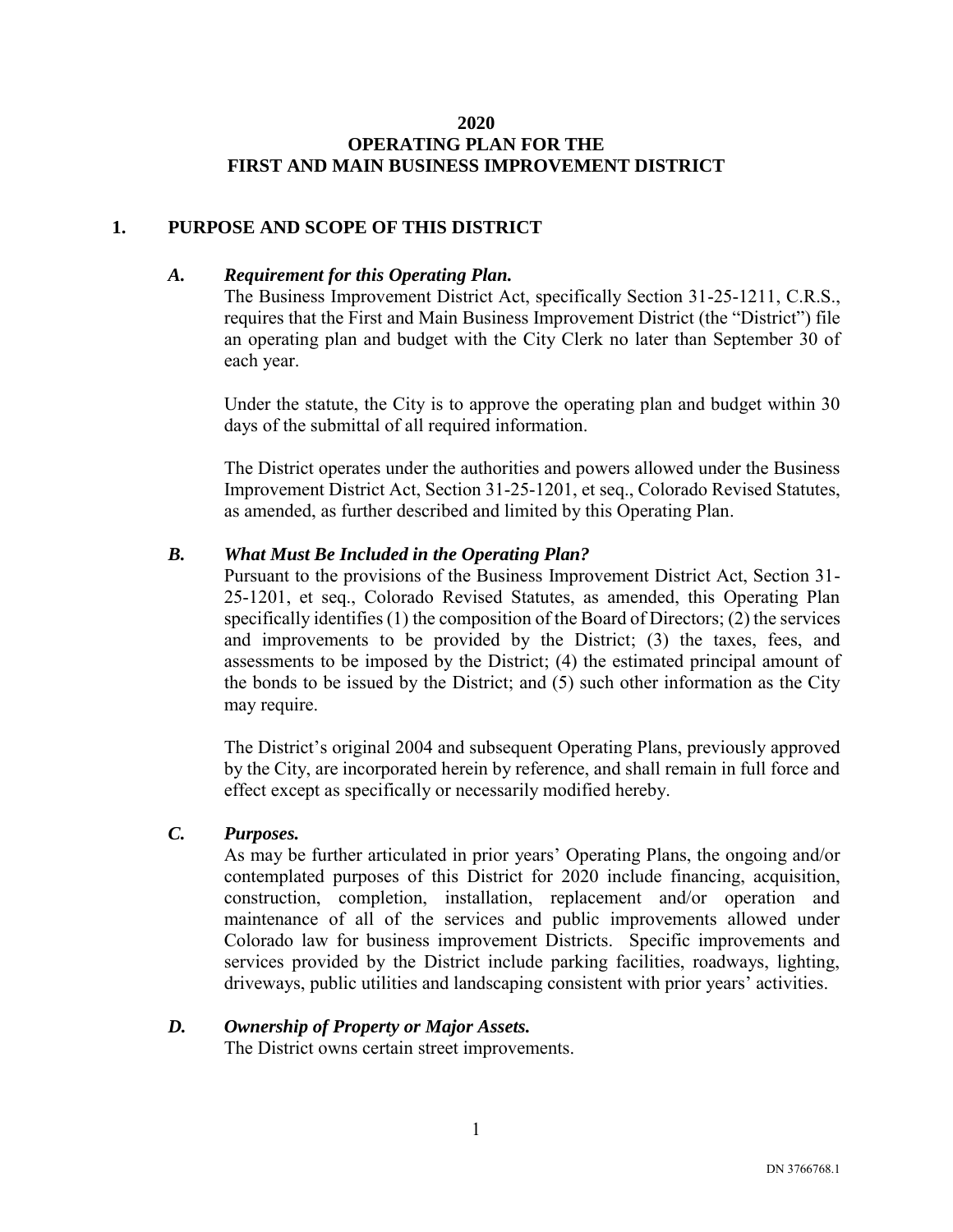## <span id="page-3-0"></span>*E. Contracts and Agreements.*

Intergovernmental Agreement for Cost Sharing of Certain Public Improvements (January 28, 2009) between First and Main Business Improvement District and First and Main Business Improvement District No. 2; Intergovernmental Agreement for Operational Cost Sharing (January 1, 2014) between First and Main Business Improvement District and First and Main Business Improvement District No. 2, whereby the District transfers revenue from its operational mill levy to District No. 2, which is responsible for paying all operations and maintenance costs of the two Districts.

# <span id="page-3-1"></span>**2. ORGANIZATION AND COMPOSITION OF THE BOARD OF DIRECTORS**

#### *A. Organization.*

The First and Main Business Improvement District was organized by the City of Colorado Springs, Colorado by Ordinance No. 03-37 on March 11, 2003.

#### *B. Governance.*

The District is governed by an elected board of directors.

#### **C.** *Current Board*.

The persons who currently serve as the Board of Directors are:

Timothy Seibert, President Christopher S. Jenkins, Vice-President David D. Jenkins, Secretary Frederick A. Veitch, Treasurer Delroy L. Johnson, Assistant Secretary

Director and other pertinent contact information are provided in **EXHIBIT A**.

## *D. Term Limits.*

The District held a special election in November 7, 2006, at which time a ballot question was presented to eliminate term limits pursuant to Article 18, Section 11 of the Colorado Constitution. The ballot question passed.

## *E. Advisory Board.*

The Board of Directors may appoint one or more advisory boards to assist the Board of Directors on such matters as the Board of Directors desires assistance. The Board of Directors shall, upon the appointment of an advisory board, set forth its duties, duration, and membership. The Board of Directors may provide rules of procedure for the advisory board or may delegate to the advisory board the authority to provide such rules. No advisory boards have yet been appointed to date.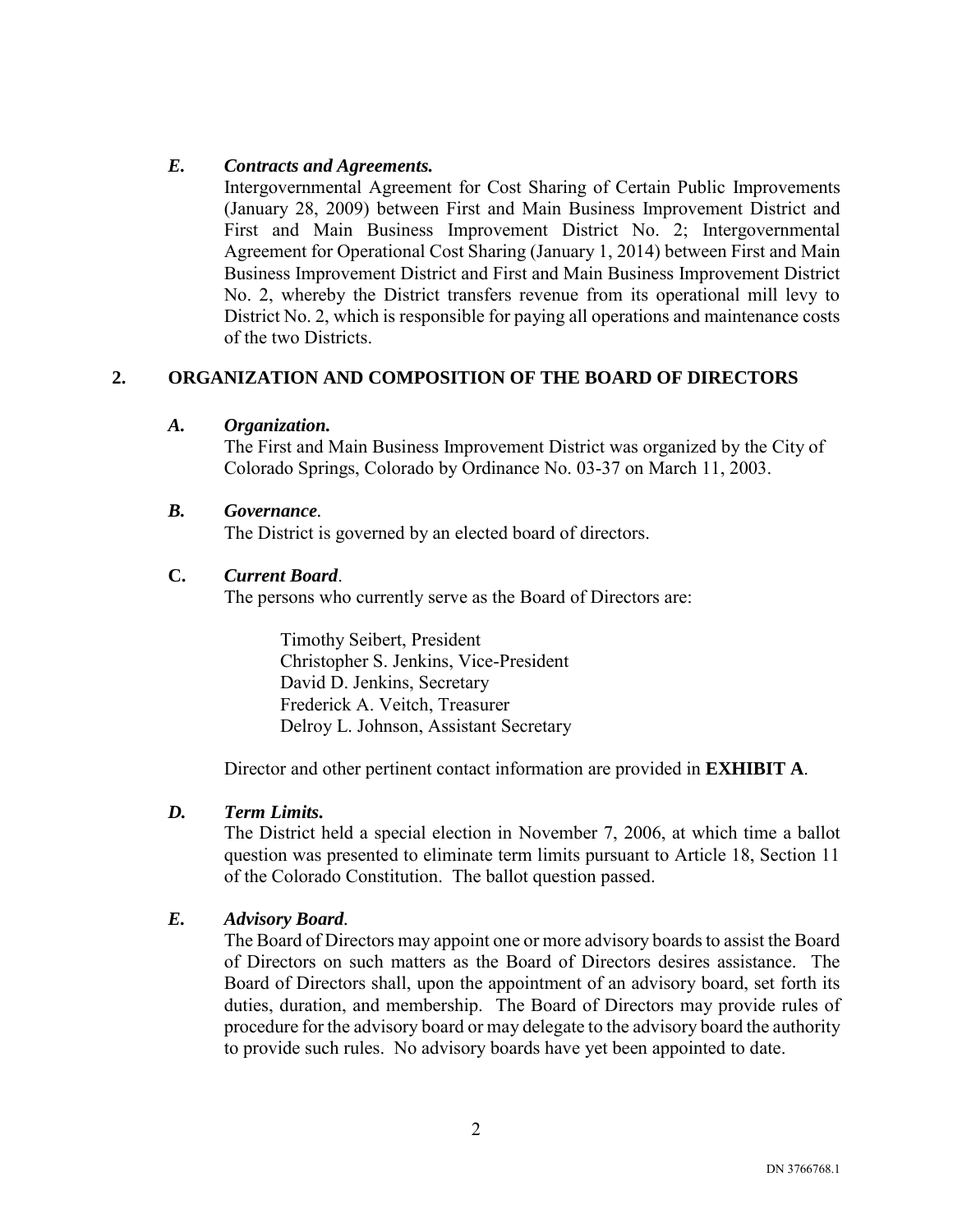# <span id="page-4-0"></span>**3. BOUNDARIES, INCLUSIONS AND EXCLUSIONS**

The District map is depicted in **EXHIBIT C**. The District does not anticipate inclusion or exclusion requests in the coming year.

# <span id="page-4-1"></span>**4. PUBLIC IMPROVEMENTS**

The District will be primarily concerned with the provision of public improvements and services within the boundaries of the District; however, there may be instances to provide improvements or services outside of the boundaries of the District as development and completion of existing projects occurs in 2020. The District shall have the authority to provide these improvements and services, but the revenue-raising powers of the District to recoup the costs of extraterritorial improvements and services shall be as limited by state law.

The public improvements that the District anticipates it will construct, install or cause to be constructed and installed, include those public improvements the costs of which may, in accordance with the Business Improvement District Act, Section 31-25-1201, et seq., C.R.S., lawfully be paid for by the District, including, without limitation, water services, safety protection devices, sanitation services, marketing, streetscape improvements, street improvements, curbs, gutters, culverts, drainage facilities, sidewalks, parking facilities, paving, lighting, grading, landscaping and storm and wastewater management facilities and associated land acquisition and remediation (the "Public Improvements"). The costs of such Public Improvements, including costs of design, acquisition, construction and financing, are referred to herein as the "Public Improvement Costs."

# <span id="page-4-2"></span>**5. ADMINISTRATION, OPERATIONS, SERVICES AND MAINTENANCE**

The District shall provide for ownership, operation, and maintenance of District facilities as activities of the District itself or by contract with other units of government or the private sector.

## <span id="page-4-3"></span>**6. FINANCIAL PLAN AND BUDGET**

## *A. 2020 Budget.*

The 2020 Budget for the District is attached as **EXHIBIT B**.

## *B. Authorized Indebtedness.*

At an election held on November 2, 2004, the District's electors authorized the issuance of indebtedness in an amount of \$50,000 for operations and maintenance, \$19,000,000 for parking facilities, and \$3,000,000 for park and recreation. The election also allows the District to retain all revenues without regard to the limitations contained in Article X, Section 20 of the Colorado constitution. On November 1, 2005, the District's electors authorized the issuance of additional indebtedness in an amount of \$2,000,000 for water and \$500,000 for storm drainage. On November 7, 2006, the District's electors authorized additional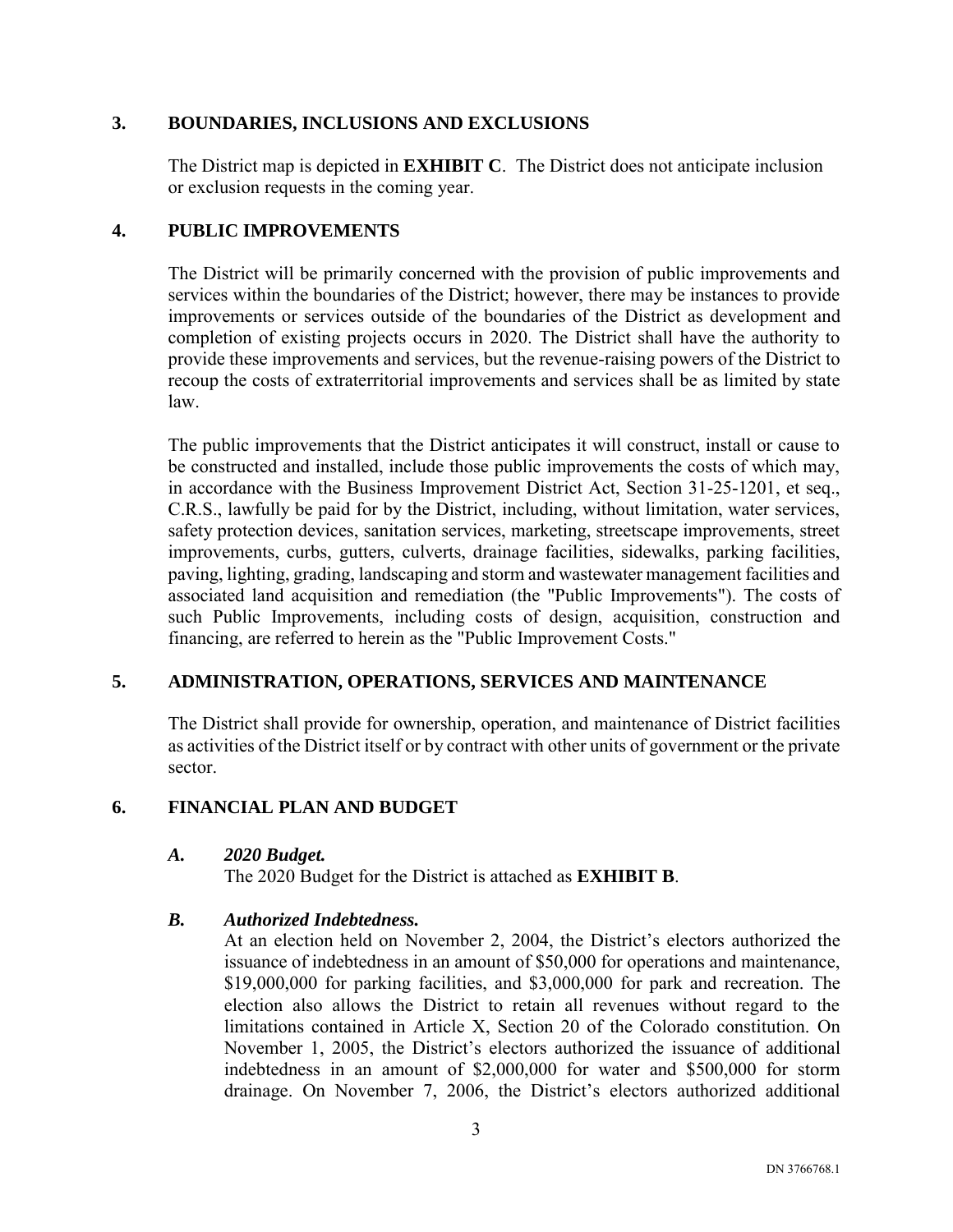indebtedness of \$19,000,000 for streets, \$3,000,000 for park and recreation, \$250,000 for operations and maintenance, and \$22,000,000 for refunding of debt. The voters also approved an annual increase in taxes of \$25,000 annually, at a mill levy rate not to exceed one mill for operations and maintenance.

As set forth in the District's Amended 2004 - 2005 Operating Plan, the City has limited the amount of debt to be issued to a total of \$22,000,000 in the authorized voted categories, without future approval by the City. The 2010 Operating Plan submitted to the City amended the total amount of debt authorized by the City to \$5,000,000.

#### *C. Property Tax and Mill Levy Caps.*

The mill levy limitations first set forth in the 2008 Operating Plan (being 50 mills for debt service and one (1) mill for general operations and administrative expenses) remain unchanged.

#### *D. District Revenues.*

See 2020 budget attached hereto as **EXHIBIT B**.

## *E. Existing Debt Obligations.*

The District issued limited tax general obligation bonds in 2009 in the principal amount of \$1,650,000 (the "2009 Bonds"). As required by the District's 2008 Operating Plan, the issuance of the 2009 Bonds was approved by Resolution 52-09 of the City Council. The District also issued subordinate limited tax general obligation bonds in 2011 in the principal amount of \$55,816 (the "2011 Bonds"). As required by the District's 2008 Operating Plan, the issuance of the 2011 Bonds was approved by Resolution 107-11 of the City Council.

Notwithstanding the amount of debt authorized at previous or future elections held for that purpose, the total authorized debt of the District shall not exceed \$5,000,000 without the written approval of the City Council of the City of Colorado Springs.

#### *F. Future Debt Obligations.*

In accordance with the City's Special District Policy, this District shall request and obtain approval of City Council prior to issuance of any debt in accordance with the financing plan for the District as previously approved. The standards for City approval shall generally be consistent with the City's Special District Policy, as it may be amended, along with the most recently approved Operating Plan and Budget and any requirements or limitations contained therein to the extent that they are consistent with the financing plans for the District.

#### *G. Other Financial Obligations.*

The District entered into an Intergovernmental Agreement for Operational Cost Sharing January 1, 2014 with First and Main Business Improvement District No. 2. The intergovernmental expenditures represent transfers to First and Main Business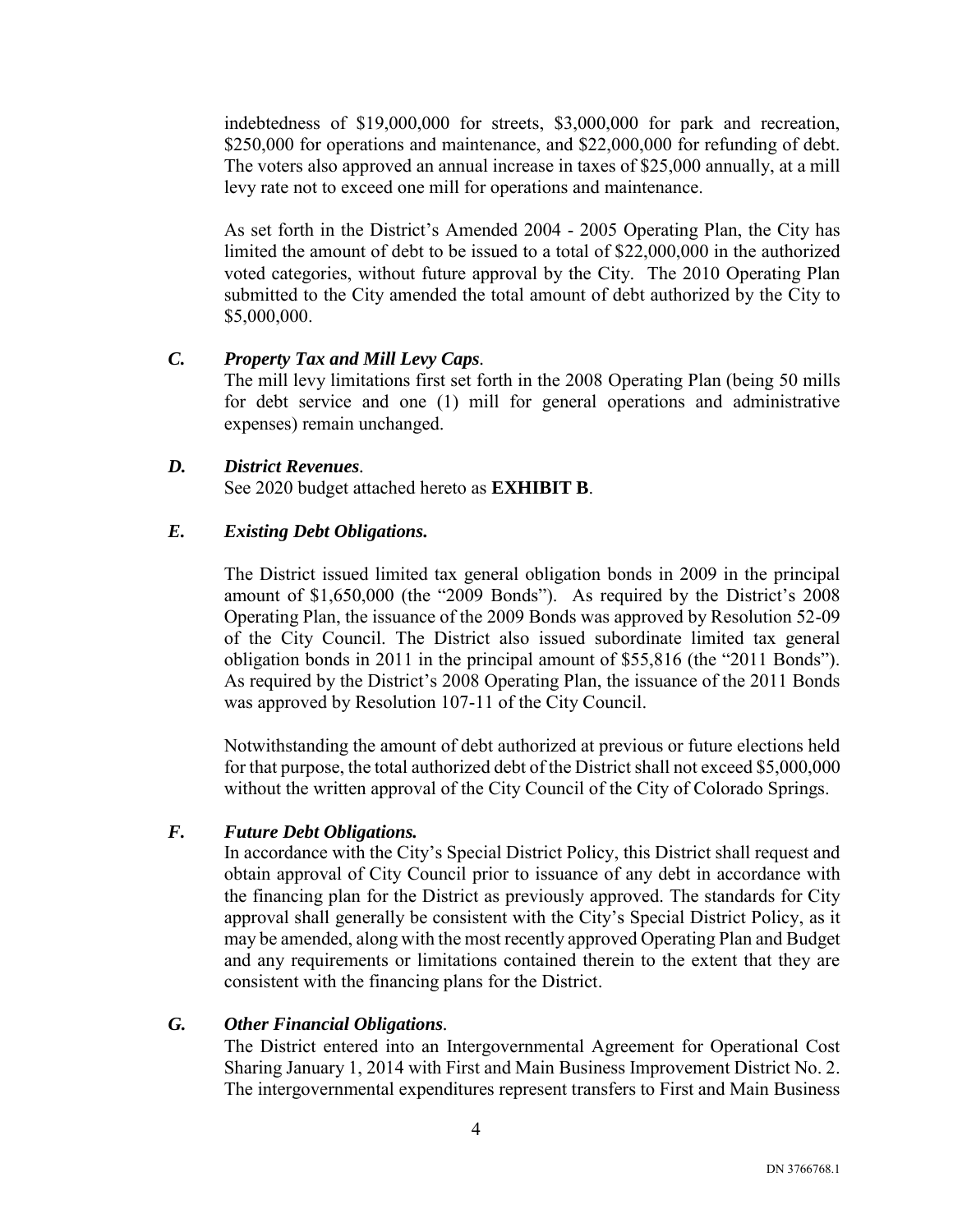Improvement District No. 2 to provide funding for the overall administrative and operating costs of the District.

## *H. City Charter Limitations.*

In accordance with 7-100 of the City Charter, the District shall not issue any debt instrument for any purpose other than construction of capital improvements with a public purpose necessary for development. As set forth in 7-100 of the City Charter, the total debt of any proposed District shall not exceed 10 percent of the total assessed valuation of the taxable property within the District unless approved by at least a two-thirds vote of the entire City Council.

# *I. Non-Default Provisions.*

Limited tax general obligation bonds issued by the District shall be structured and/or credit enhancements provided such that the bonds cannot default as long as the District is imposing the required maximum allowed mill levy.

# *J. Privately Placed Debt.*

Prior to the issuance of any privately placed debt for capital related costs, the District shall obtain the certification of an External Financial Advisor regarding the fairness and feasibility of the interest rate and the structure of the debt.

*K.* The debt of the District will not constitute a debt or obligation of the City in any manner. The faith and credit of the City will not be pledged for the repayment of the debt of the District. This will be clearly stated on all offering circulars, prospectus, or disclosure statements associated with any securities issued by the **District** 

# <span id="page-6-0"></span>**7. MUNICIPAL OVERSIGHT OF DISTRICT ACTIVITIES**

## *A. Audit.*

The District agrees to submit an annual audit to the City Finance Department no later than March 1st of each year which is performed by an independent certified public accounting firm. Even if the state grants an audit exemption, the District must submit an annual audit as specified above.

## *B. SID Formation.*

The District affirms that it will provide an Amended Operating Plan and seek prior approval of City Council prior to formation of any Special Improvement District within its boundaries in the future.

# *C. City Authorization Prior to Debt Issuance.*

In accordance with the City's Special District Policy, and notwithstanding any statements of intent in the Budget and Operating Plan, this District shall request and obtain approval of City Council prior to issuance of any debt in accordance with the financing plan for the District as previously approved. The standards for City approval shall generally be consistent with the City's Special District Policy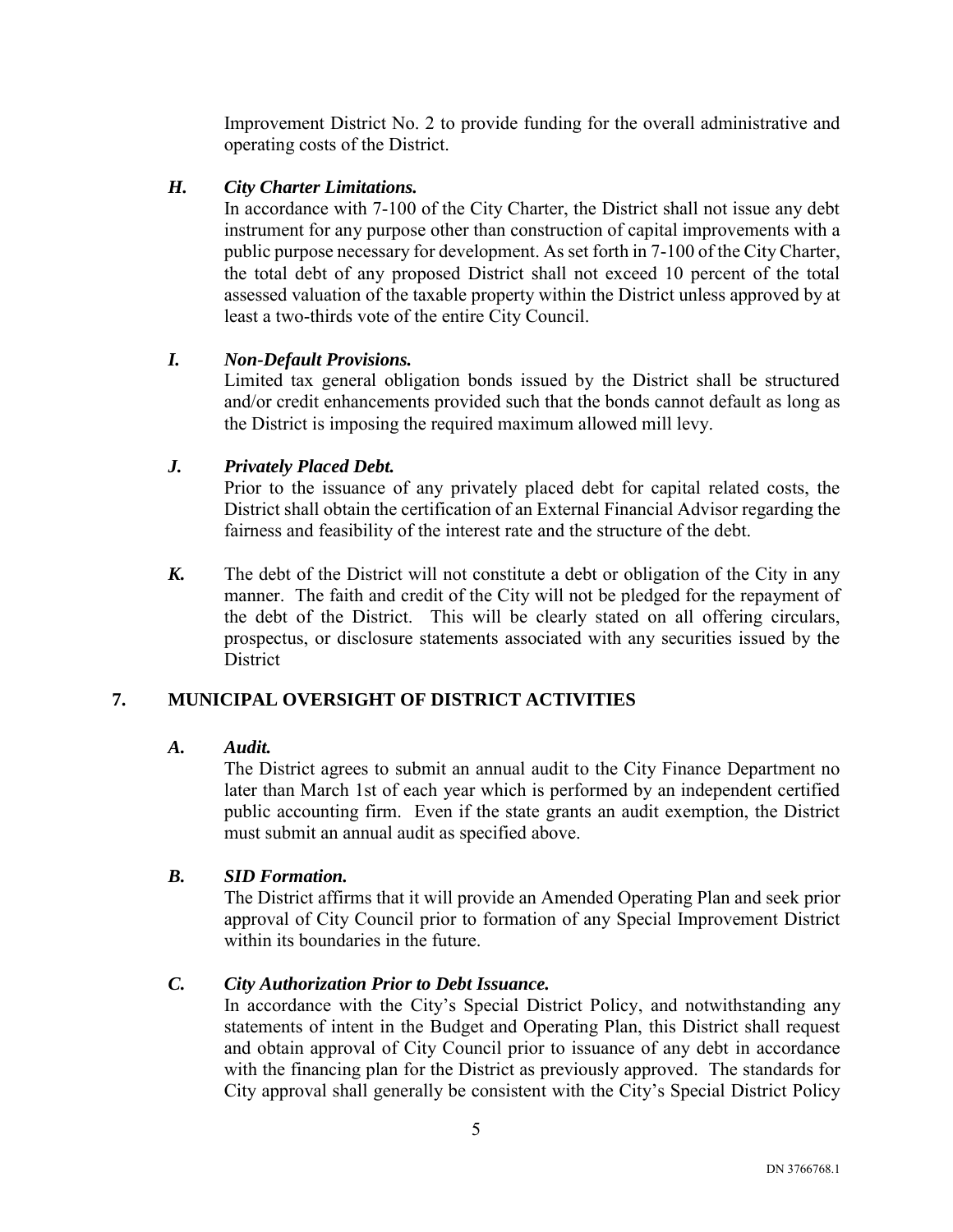as it may be amended along with the most recently approved operating plan and budget and any requirements or limitations contained therein to the extent that they are consistent with the financing plans for the District.

## *D. Public Improvement Fees.*

This District will not utilize any revenues from a new, increased or expanded public improvement fee ("PIF") unless specifically authorized in a subsequent operating plan and budget, or separately approved by City Council. The imposition of a PIF and any provisions for adjustment of a PIF that have been previously approved by City Council shall not be subject to this restriction.

#### *E. Condemnation.*

The Colorado Revised Statutes do not authorize BIDs to use powers of eminent domain. The exercise of eminent domain authority by any City-authorized district is also specifically prohibited without express prior City Council approval.

## <span id="page-7-0"></span>**8. 2020 ACTIVITIES, PROJECTS AND CHANGES**

#### <span id="page-7-1"></span>**1. Activities.**

The District does not anticipate activity for commercial development in 2020, and has no specific plan at this time.

#### <span id="page-7-2"></span>**2. Projects and Public Improvements.**

If the District acts to fund additional improvements during calendar year 2020, an amendment to this Operating Plan will be sought in accordance with the provisions of Section 31-25-1211, C.R.S.

## <span id="page-7-3"></span>**3. Summary of 2020 Activities and Changes from Prior Year.**

The District's activities will focus on district administration and payment of its bonds.

**Boundary changes:** Not anticipated for the upcoming year.

**Changes to board or governance structure:** Not anticipated for the upcoming year.

**Mill levy changes:** Mill levies remain the same for the upcoming year.

**New, refinanced or fully discharged debt:** Not anticipated for the upcoming year. **Elections:** May 5, 2020 Regular Election.

**Major changes in development activity or valuation:** Not anticipated for the upcoming year.

**Ability to meet current financial obligations:** See 2020 Budget attached as **EXHIBIT B**.

#### **9. DISSOLUTION**

The District may be dissolved under the conditions of Section 31-25-1225, C.R.S. Perpetual existence is not contemplated at this time.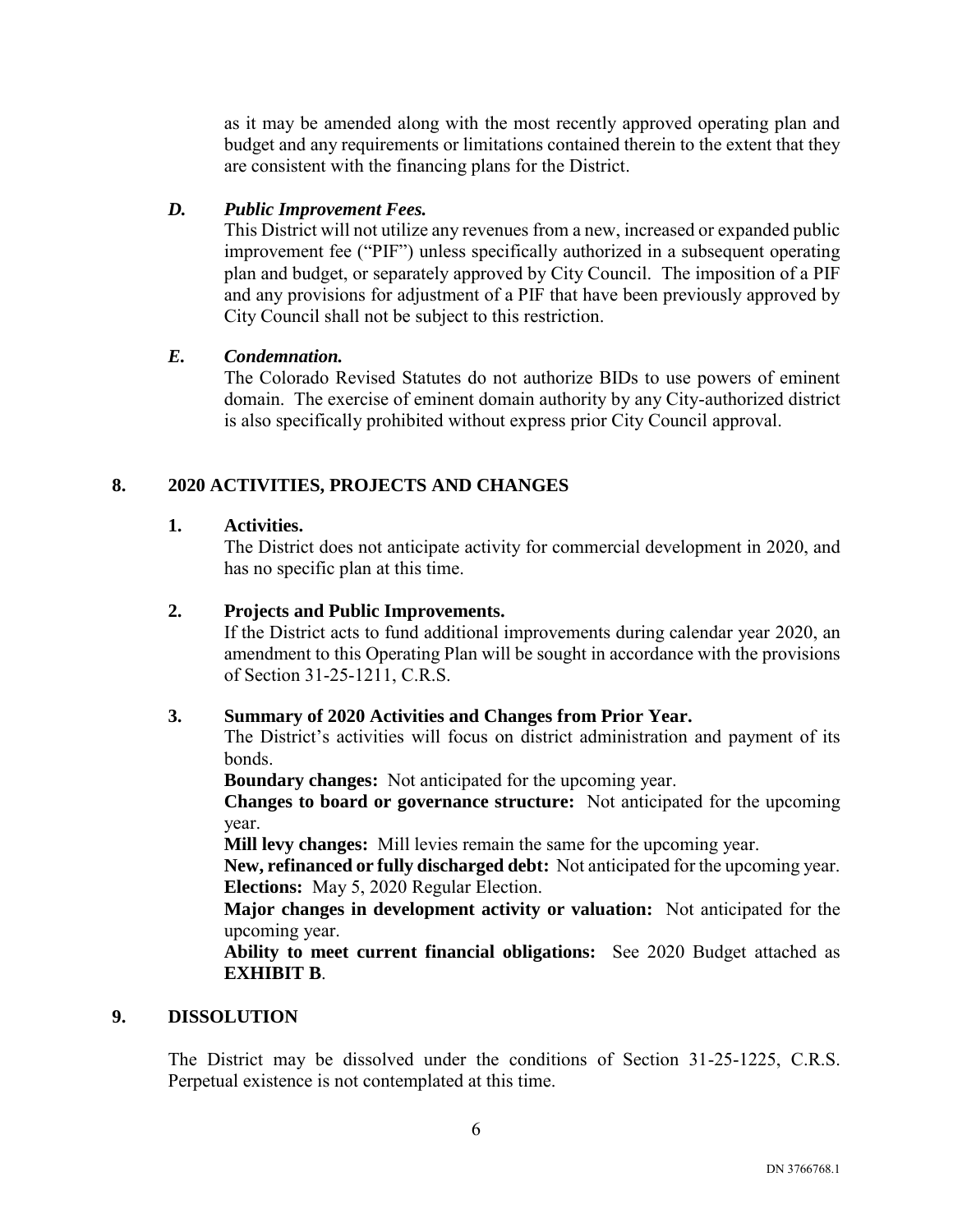# <span id="page-8-0"></span>**10. CONCLUSION**

It is submitted that this Operating Plan and Budget for the District meet the requirements of the Business Improvement District Act and further meet applicable requirements of the Colorado Constitution and other law. It is further submitted that the types of services and improvements to be provided by the District are those services and improvements which satisfy the purposes of Part 12 of Article 25 of Title 31, C.R.S.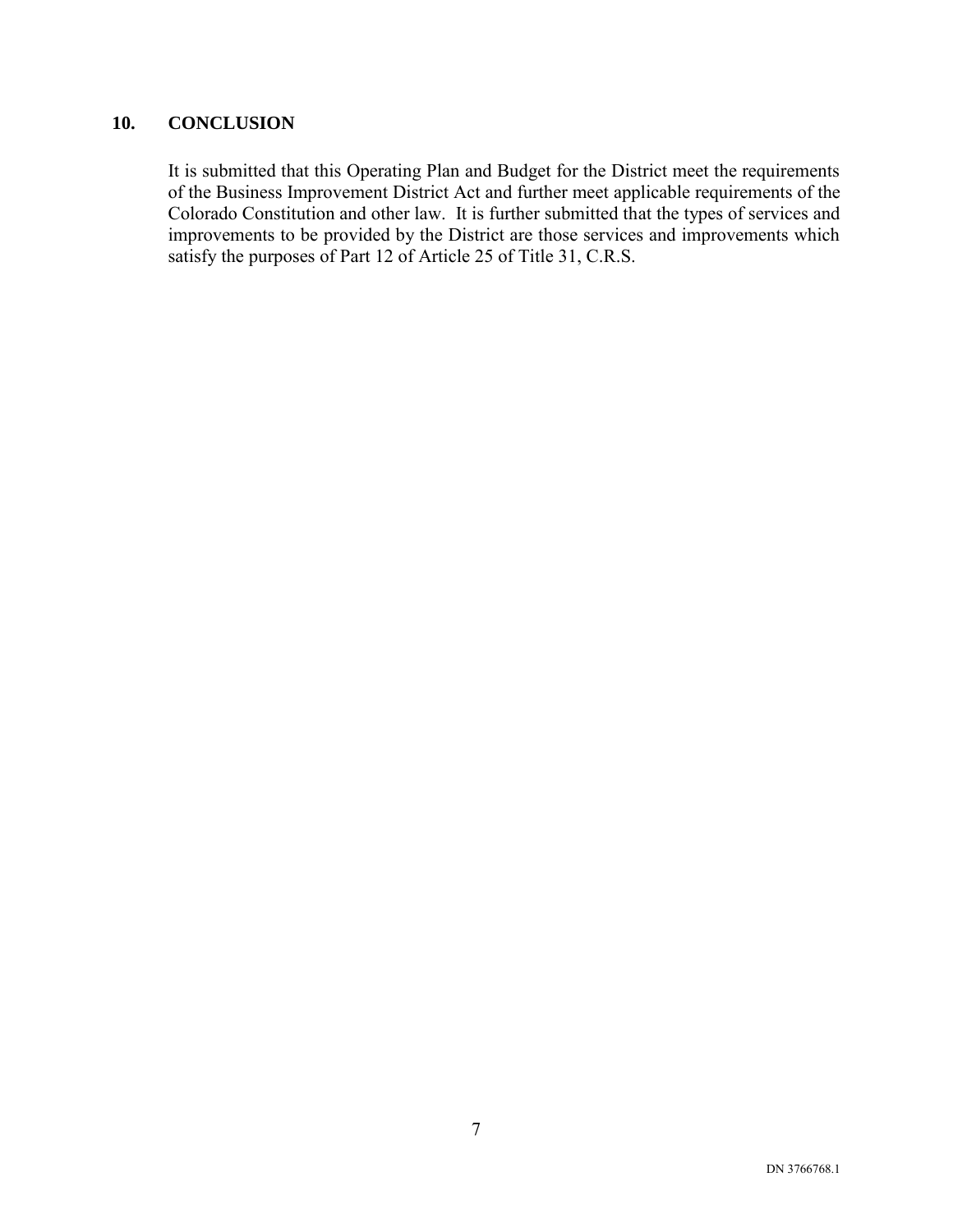# **EXHIBIT A Director and Other Contact Information FIRST AND MAIN BUSINESS IMPROVEMENT DISTRICT**

# **BOARD OF DIRECTORS:**

| <b>NAME &amp; ADDRESS</b>  | <b>POSITION</b> | <b>TERM(S)</b>  | <b>PHONE #/E-MAIL</b>     |
|----------------------------|-----------------|-----------------|---------------------------|
| <b>Timothy Seibert</b>     | President       | 2018-2022       | $(w)$ 719-593-2600        |
| Nor'wood Development Group |                 |                 | (f) $719-633-0545$        |
| 111 South Tejon, Suite 222 |                 |                 | tseibert@nor-wood.com     |
| Colorado Springs, CO 80903 |                 |                 |                           |
| Christopher S. Jenkins     | Vice President  | $2012 - 2016$ ; | $(w)$ 719-593-2600        |
| Nor'wood Development Group |                 | 2016-2018;      | (f) $719-633-0545$        |
| 111 South Tejon, Suite 222 |                 | 2018-2022       | chrisjenkins@nor-wood.com |
| Colorado Springs, CO 80903 |                 |                 |                           |
| David D. Jenkins           | Secretary       | 2012-2016;      | $(w)$ 719-593-2600        |
| Nor'wood Development Group |                 | 2016-2018;      | (f) $719-633-0545$        |
| 111 South Tejon, Suite 222 |                 | 2018-2022       | $ddj@nor-wood.com$        |
| Colorado Springs, CO 80903 |                 |                 |                           |
| Frederick A. Veitch        | Treasurer       | $2010 - 2014$ ; | $(w)$ 719-593-2600        |
| Nor'wood Development Group |                 | $2014 - 2016$ ; | (f) $719-633-0545$        |
| 111 South Tejon, Suite 222 |                 | 2016-2020       | fveitch@nor-wood.com      |
| Colorado Springs, CO 80903 |                 |                 |                           |
| Delroy L. Johnson          | Assistant       | $2013 - 2014$ ; | $(w)$ 719-593-2600        |
| Nor'wood Development Group | Secretary       | 2014-2016;      | (f) $719-633-0545$        |
| 111 South Tejon, Suite 222 |                 | 2016-2020       | djohnson@nor-wood.com     |
| Colorado Springs, CO 80903 |                 |                 |                           |

# **DISTRICT CONTACT: DISTRICT MANAGER:**

| DISTINCT CONTACT:                      | рютмет мамачем.                       |
|----------------------------------------|---------------------------------------|
| Delroy L. Johnson, Assistant Secretary | Josh Miller                           |
| Nor'wood Development Group             | CliftonLarsonAllen LLP                |
| 111 South Tejon, Suite 222             | 8390 East Crescent Parkway, Suite 600 |
| Colorado Springs, CO 80903             | Greenwood Village, CO 80111           |
| $(w)$ 719-593-2600                     | $(w)$ 303-779-5710                    |
| (f) $719-633-0545$                     | (f) $303 - 773 - 0348$                |
| $diphnson@nor-wood.com$                | josh.miller@claconnect.com            |
| <b>ACCOUNTANT:</b>                     | <b>AUDITOR:</b>                       |
| Carrie Bartow, CPA                     | BiggsKofford, PC                      |
| CliftonLarsonAllen LLP                 | 630 Southpointe Court, Suite 200      |
| 102 South Tejon, Suite 350             | Colorado Springs, CO 80906            |
| Colorado Springs, CO 80903             | 719-579-9090                          |
| (w) 719-635-0300 x 77839               | (f) $719-576-0126$                    |
| (f) $719-473-3630$                     |                                       |
| carrie.bartow@claconnect.com           |                                       |
|                                        |                                       |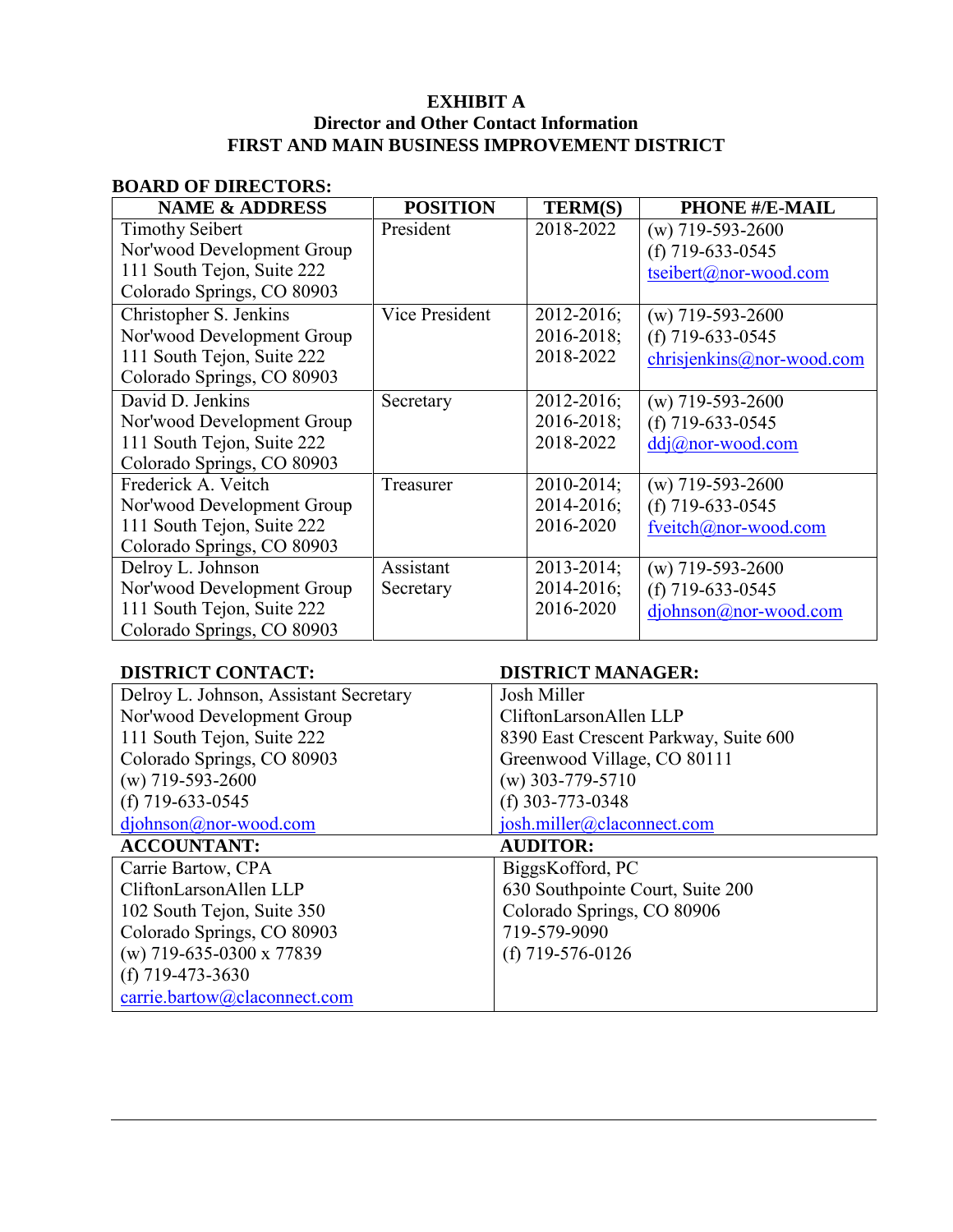| <b>INSURANCE AND BONDS:</b>         | <b>STAFF:</b> |
|-------------------------------------|---------------|
| T. Charles Wilson Insurance Service | N/A           |
| 384 Inverness Parkway               |               |
| Centennial, CO 80112                |               |
| 303-368-5757                        |               |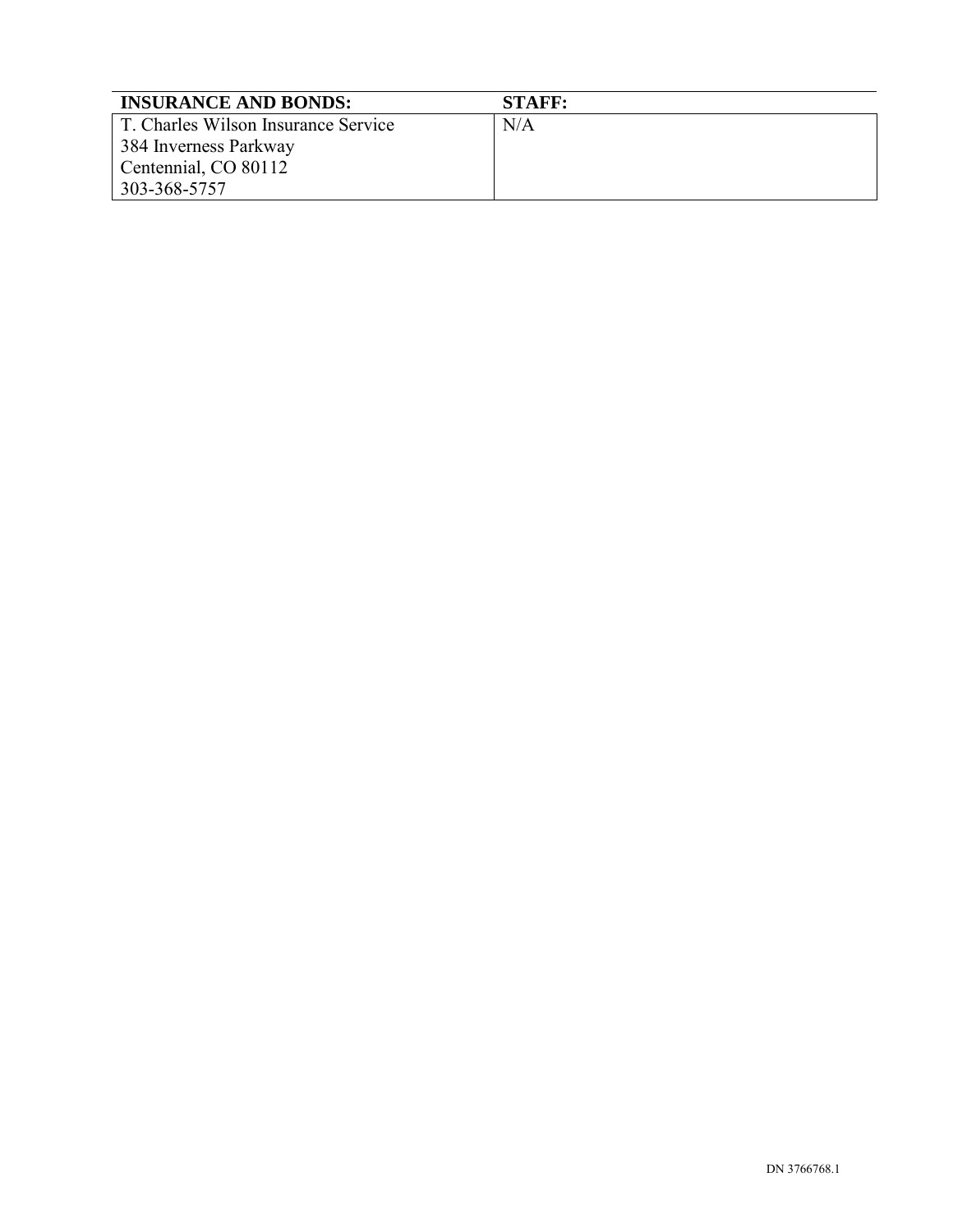# **EXHIBIT B**

# **2020 BID Budget General Fund Debt Service Fund (including taxes, fees, assessments and estimated principal amount of bonds)**